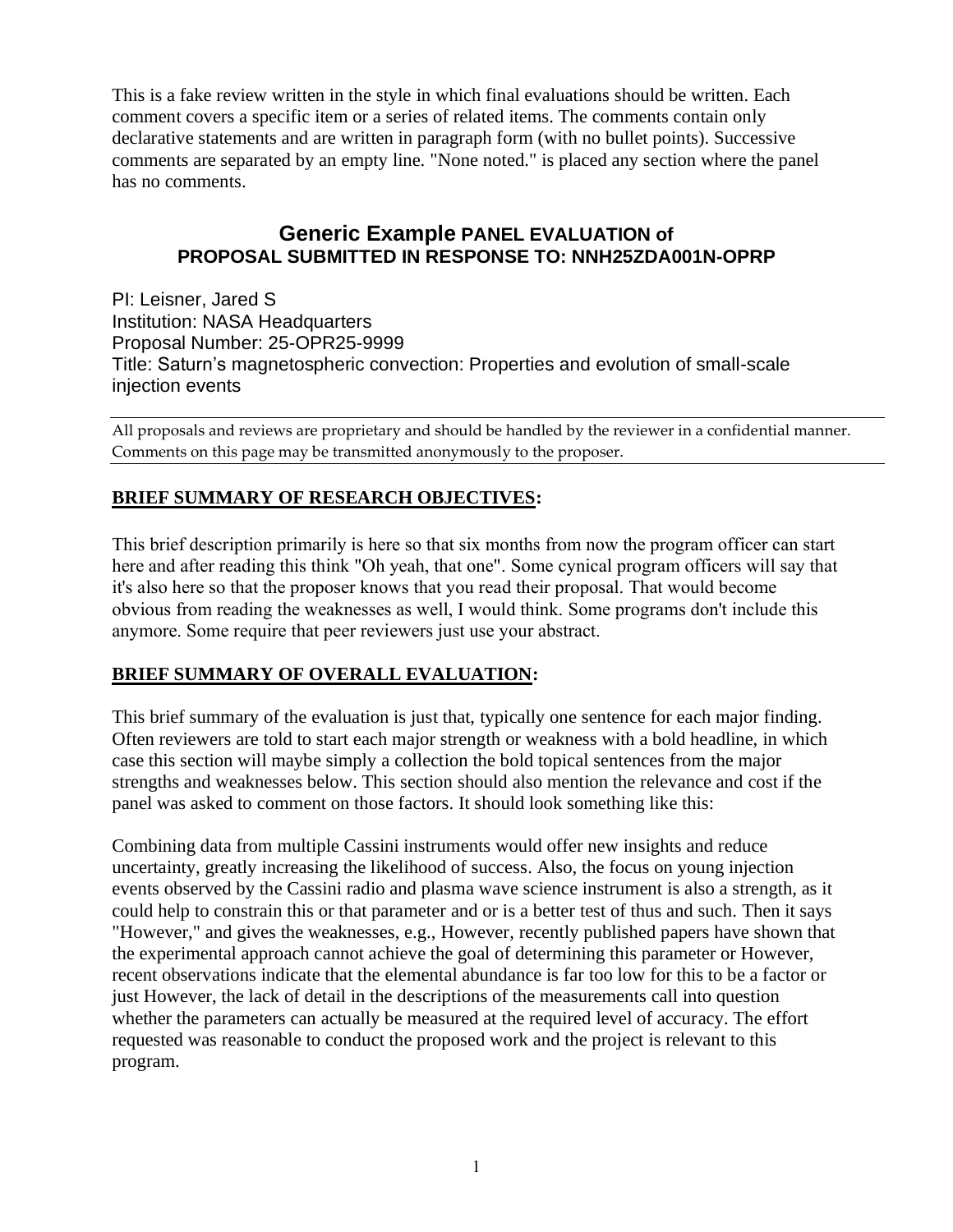## **INDIVIDUAL CRITERIA FINDINGS**

The generic definition of Merit is given in Appendix D of the [NASA guidebook for Proposers.](https://www.nasa.gov/offices/ocfo/gpc/regulations_and_guidance) This generic definition of Merit includes four parts: 1) The idea including impact, 2) The implementation 3) The people and 4) Facilities, instruments, equipment. By default for ROSES, Merit now also includes the DMP, if applicable. ROSES panel evaluation forms returned to proposers should break out Merit Strengths and Weaknesses into Major and Minor.

The two most common kinds of major Merit findings are Science and/or Implementation; the former focuses on the concept, the latter is directed at the manner in which the work would be done. Thus, it is entirely possible that a proposer could get a major strength for an idea that has great potential and yet get a major weakness for implementation, because the manner in which they would attempt to test their hypothesis is flawed or doesn't adequately distinguish between the hypothesis they are trying to test and another one. While findings on the other aspects of merit occur, they are less frequently "major" strengths or weaknesses in my experience, because being qualified to do the work and having the basic tools is pretty much as expected.

#### **INTRINSIC MERIT**

#### **Major Strengths:**

**This is the defination of a Major Strength, in the form of a Major Strength.**

A major strength is something that "significantly increases" the likelihood of success (= the confidence of the peer review panel that the work will be successful). For example, a finding that the proposed goals and objectives are of great importance, highly compelling, that the research would make a significant impact in the field. Note the use of the word would rather than will. A major strength for implementation is a finding of something that greatly enhances the likelihood that objectives will be accomplished. The former could be a novel science idea (gee, I have never heard anyone suggest that these two things could be corellated before), whereas the latter a clever way of doing the measurement.

**This is Max's recommended generic format for a major finding, either a strength or a weakness.** That is, it starts with a bold summary sentence. If at all possible, responsibility (whether due to action or inaction) of the strength or weakness should be expressed as an attribute of or lack in the proposal rather than people. A major finding should be two to five sentences with factual statements that support the initial assertion of strength or weakness, and then (if necessary) a sentence that ties the described issue back into the proposal with specificity. Assertions or findings should be written such that there is neither a direct nor an indirect reference or allusion to the panel, e.g., not "The panel was skeptical that…" instead it was a failure of the proposal that it did not clearly demonstrate that...whatever. Don't use words that are also adjectival ratings like "excellent". Below are examples. Some program officers feel very strongly that all references to the proposal should be in past tense. Examples follow.

**Combining data from multiple Cassini instruments would offer new insights and reduce uncertainty, greatly increase the likelihood of success**. The Cassini magnetometer, plasma wave, and plasma data data sets together would provide the most complete image of the injection events possible with single-spacecraft observations, but have rarely been used together in the manner proposed. The synthesis of these datasets should greatly reduce the uncertainty and compensate for any spurious single instrument results.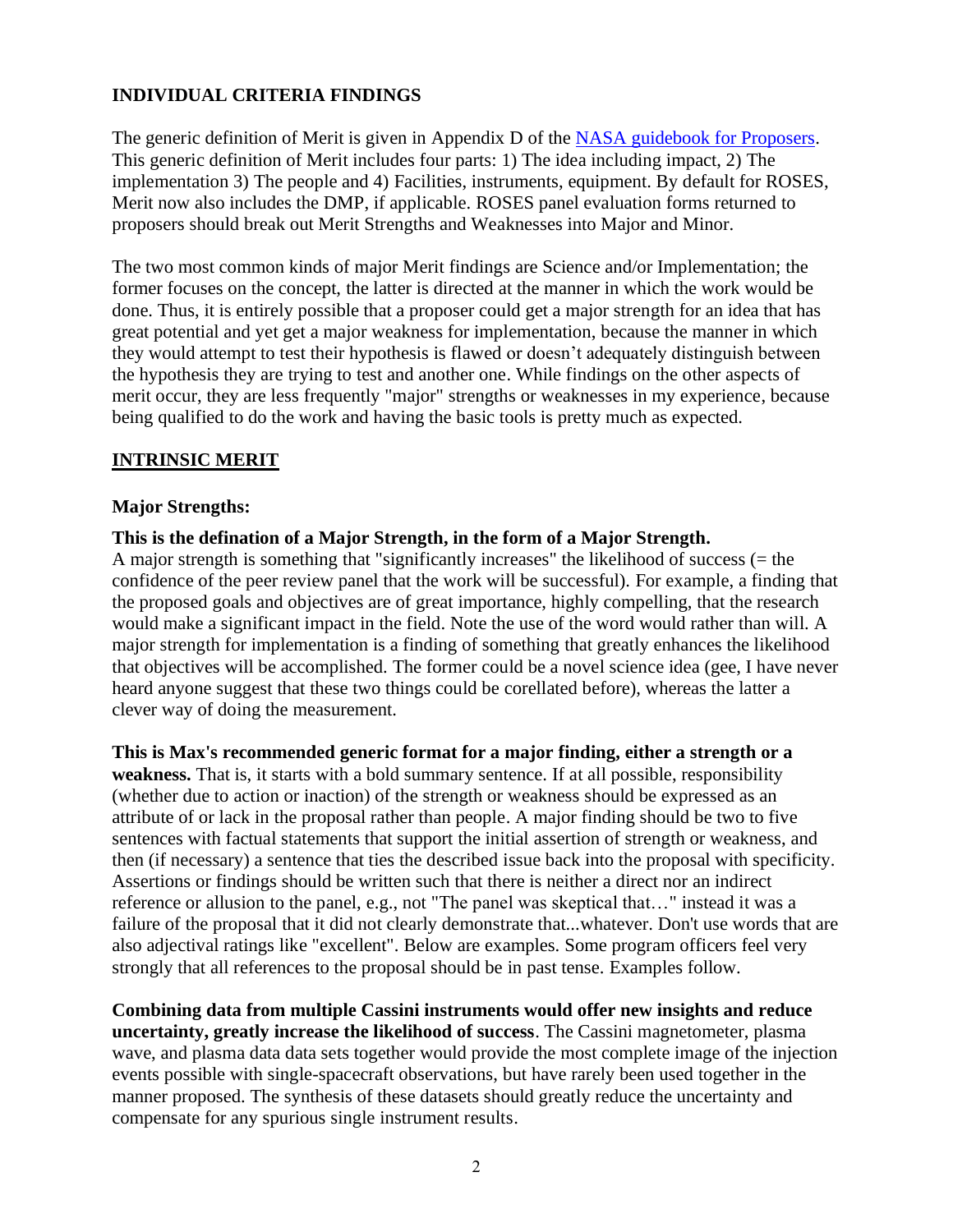#### **Minor Strengths:**

A minor strength is a positive finding that increases the confidence of the peer review panel that the work will be successful, but not significantly, i.e., without the superlatives, and/or only about a part of the proposal.

Minor Strengths don't start with a bold sentence and these are typically shorter, sometimes just one sentence, e.g., team strengths are typically minor unless they are really special. Ditto having published, and having adequate instrumentation. These things could be major strengths if they are the one and only group in the country that can do this, they have a unique capability etc., but generally these are minor, if its a finding at all. Maybe its just as expected.

#### **Major Weaknesses:**

would be successful.

**This is the defination of a Major Weaknesses, in the form of a Major Weaknesses.** Just as a major strength is something that "significantly increases" the likelihood of success (the confidence of the peer review panel that the work will be successful), a major weakness is something that significantly undermines the confidence of the peer review panel that the work

**The classic major weakness is a lack of detail.** If you said that you were going to do something because it was important or because that is the thing that you do better than others, then you better explain exactly how you will do it. Lack of detail makes the reviewers worry that while the proposal presents a good idea, the team doesn't really appreciate how difficult this will be, resulting in either nothing or worse: a result that they think does what they wanted it to do but actually is misleading. Again, don't use words that are also adjectival ratings like "poor".

**Although the proposal stated that analysis of the plasma wave would be automated, it did not provide sufficient detail on this process.** It correctly noted that information on these waves would assist studies on particle acceleration (due to wave-particle interactions), but did not detail the data that the relevant researchers would require. In order to study wave-particle interactions, it is necessary to have the polarization ellipse and propagation information for the waves. In Figure 2, the proposal showed an example of whistler mode waves from a "young" injection event. The wave frequencies there were low enough to fall into the RPWS five-channel waveform receiver's range, which would have allowed a test of how "planar" the waves are and whether reasonable polarization ellipses could be calculated. Without this proof of concept, the proposal did not convincingly demonstrate that this data product would produce accurate and meaningful results.

## **Minor Weaknesses:**

A minor weakness is a finding that decreases the confidence of the peer review panel that the work will be successful, but not significantly and/or only about a small part of the proposal.

The technique of identifying how far a flux tube has moved planetward by comparing its heated plasma to conservation of the first adiabatic invariant within the magnetosphere would work at Saturn due to the relatively large region over which these events are observed and the plasma and magnetic field variations within the same. Although it suggested that the method could be used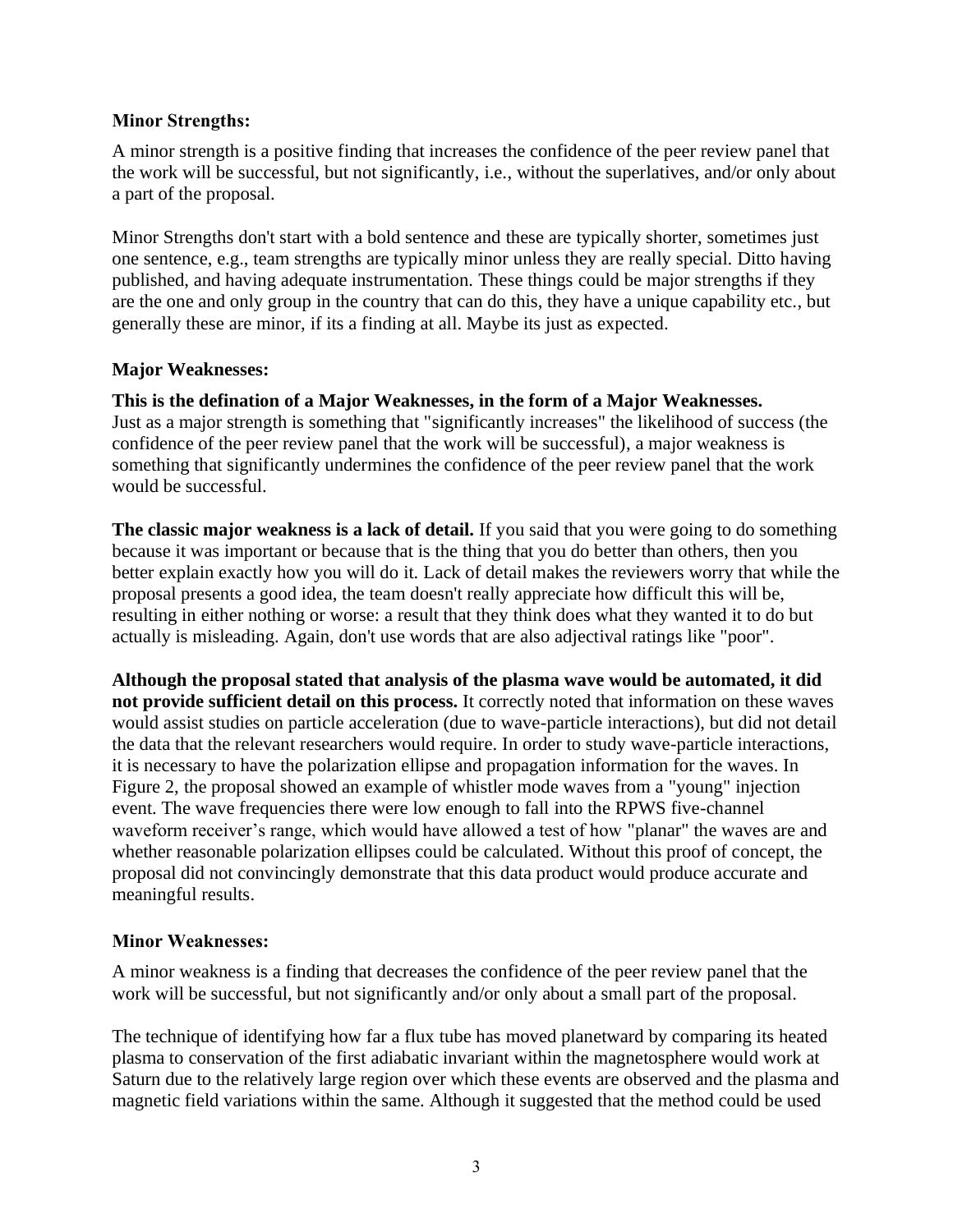elsewhere, the proposal did not demonstrate that similar useful gradients are present in the other fast-rotating magnetospheres

Although the proposal did not state that latitude would be considered as a separate parameter, Andre et al. (2007) showed significant variation in the magnetic signature with latitude. If events at all latitudes are grouped together, then sampling bias due to the correlation between coverage in local time and latitude in Cassini's orbits may introduce anomalous or erroneous results.

The proposal would have been strengthened by a demonstration that the technique of identifying the flux tube's source L shell produces a clear one-to-one mapping. Given the large bins in L shell used for the analysis, it is possible that misidentifications would bias the results within a bin.

## MERIT RATING: Very Good

The adjectival Merit rating returned to the proposer is based on the median of the panel votes (1  $=$  Poor up to 5  $=$  Excellent, see the table in Appendix D of the [NASA guidebook for Proposers\)](https://www.nasa.gov/offices/ocfo/gpc/regulations_and_guidance). Some panels allow half votes (e.g.,  $E/VG = 4.5$ ). Sometimes ratings are given separately for each of the criteria (Merit, Relevance, Cost), but sometimes only one "overall" rating is given back to the proposer, see below.

## **RELEVANCE**

**There is a great deal of varation in how ROSES elements review relevance.** Please note that this is not relevance to NASA, or to SMD, its relevance to the specific program element. Some program officers require an explicit statement of relevance from the proposer (e.g., on the cover pages) and will have the panel evaluate not just whether the proposal is relevant but whether relevance was adequately and convincingly discussed. Others just ask: "Do you think it was relevant?" Some have each panelist to vote on a five point scale, others on a three point scale, some just thumbs up or down, and some have the panel provide only comments but no vote.

## **Strengths:**

As stated, this work is relevant to the Outer Planets Research program's goals. This work would enhance the scientific return from the Cassini mission to address a key question of fast-rotating magnetospheres. Further, this work would be applicable to future missions at Jupiter, Uranus, and Neptune.

I don't think that we need Major and Minor subcategories in Relevance and Cost. Others may disagree.

#### **Weaknesses:**

None noted.

## **COST REASONABLENESS**

For ROSES, salary fringe and overhead are not seen by peer reviewers so the evaluation of cost is an evaluation of whether the person time allocated is appropriate and whether the costs of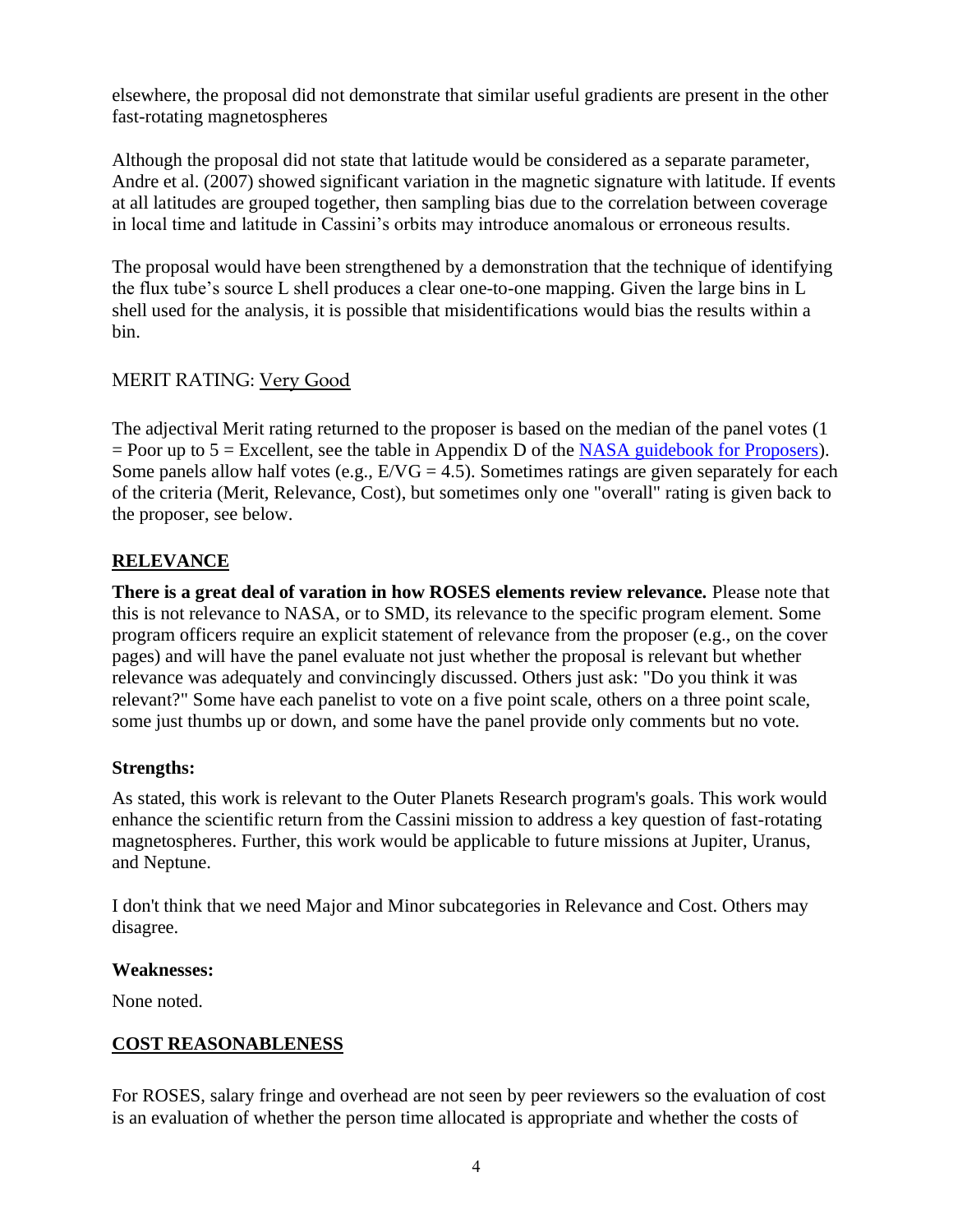things are reasonable. As with relevance, sometimes this criterion will result in votes and scores, but may just result in comments. Sometimes small cost issues have no effect on whether or not the proposal is selected, but are dealt with later in a peremptory fashion by NASA, e.g., your travel budget is cut in half and you may take it or leave it. If the cost issue is more complicated but the merit score is excellent a negotiation may occur.

## **Strengths:**

The FTEs requested are commensurate with the proposed work effort and well-justified.

## **Weaknesses:**

When cost weaknesses are noted they are typically because: 1) The time allocated seems way off 2) there was too much travel and 3) something costs too much.

1) The panel gives a weakness if the time allocated seems either too much or too little to perform the tasks as proposed. Some proposers might think that putting down too little time would be fine, no one will complain if they ask for less, but that's not how it works. In fact, it can give the panel the impression that the proposers really don't understand what they are in for and that the project will fail for lack of person time. It used to be common for university professors to put down very small times (like one week) funded and not allocate any unfunded time because the university would not permit them to ask for funding for more than just their summer salary, and they could not be honest about the time they were going to spend during the year. Max thinks he has fixed that problem. If your university doesn't like this please send email to [sara@nasa.gov.](mailto:sara@nasa.gov)

2) Reviewers often object to travel to conferences either early in the project when there is little to report or a high proportion of travel relative to time spent on the project, i.e., if as PI you are only devoting quarter time to this but are budgeting \$ for travel to 2 meetings per year then this means you are going to 8 meetings per year? If so, OK, but if that sounds high to you then it will sound high to your peer reviewers who are people just like you.

3) Costs of items must be justified, especially at the high end of a range. For example, if your proposal says you need \$16,650 for a TDS3054C Tektronix Digital Oscilloscope then it better be clear why a simpler Oscilloscope e.g., from the TBS1000 series for a few hundred won't suffice.

## **DATA MANAGEMENT PLAN:**

Starting in ROSES-2020 the evaluation of the DMP became part of Merit, so it can change the grade and have a bearing on whether or not the proposal is selected. See the [ROSES DMP](https://science.nasa.gov/researchers/sara/faqs/dmp-faq-roses/) FAQ.

## **Strengths:**

The proposed data management plan was complete and fully compliant. The plasma wave data products would be uploaded to the Planetary Data System and the code would be uploaded to GitHub

## **Weaknesses:**

None noted.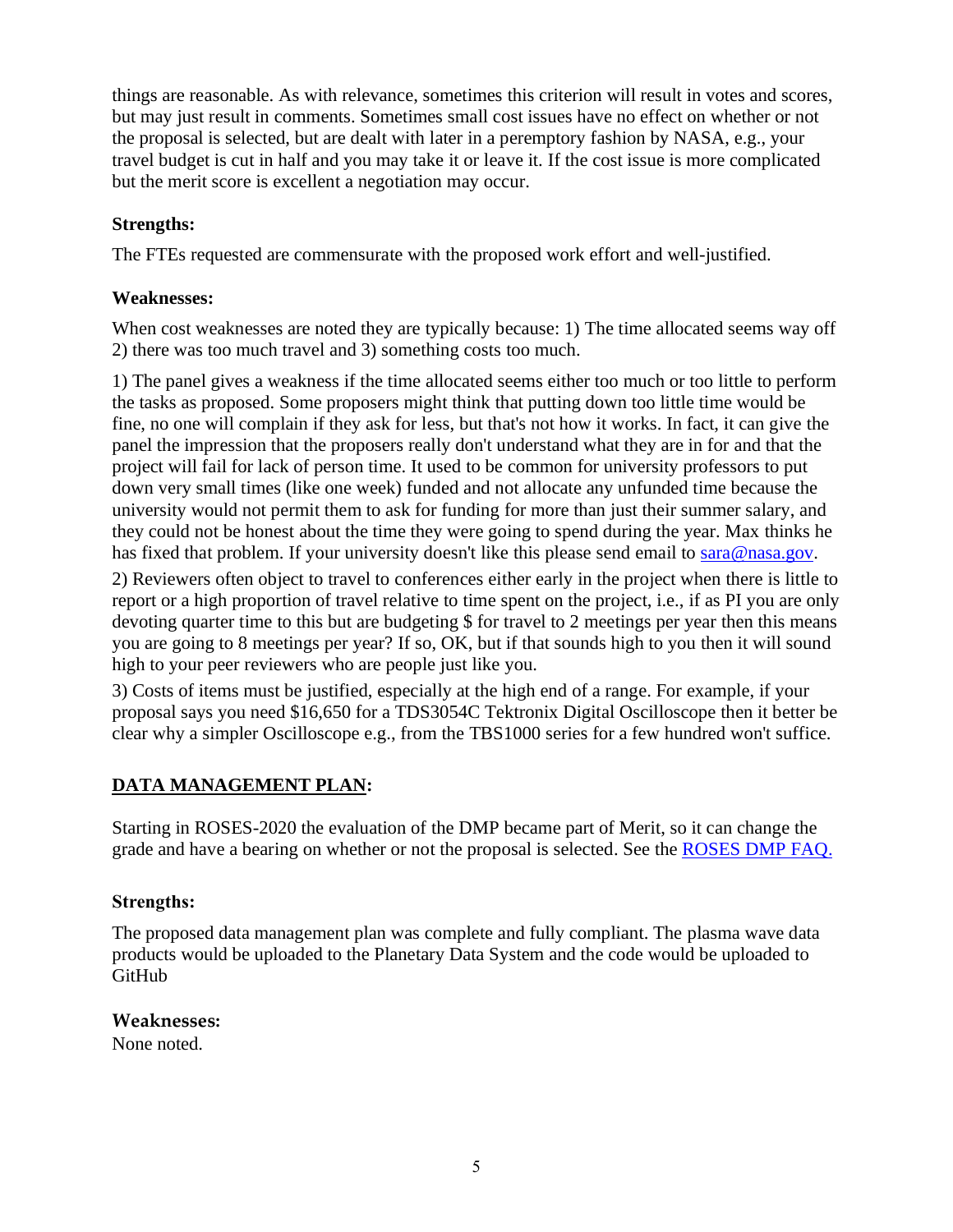**Note to the PI (optional):** Adherence to these comments does not constitute a guarantee of future funding.

These are not findings of strengths or weakness, they are things like: There were numerous typographical errors or this or that figure was not clear because the axes were not labeled or the timeline was illegible because of the coloring of the blocks behind the text or this proposal might be better suited to such and such a program.

## **Overall Adjectival Proposal Rating:** Very Good

Not all programs have panelists vote on a separate overall grade, some just have a vote on and return the Merit rating. The adjectival rating is determined by the median of the votes by the panel. See the table in Appendix D of the [NASA guidebook for Proposers](https://www.nasa.gov/offices/ocfo/gpc/regulations_and_guidance) for definitions of the Adjectival ratings.

------------------PAGE BREAK ----------------------- After this are the notes to NASA that are not seen by the proposer.

**COMMENTS TO NASA** These comments will not be shared with the PI or outside of NASA.

The panel is encouraged to put reminders here to NASA or practical messages about matters on which the award should be contingent e.g.: "Verify that the proposers received the telescope time…" or "NASA no longer has a parabolic aircraft capability due to divesting the JSC C9 nor a contract with a parabolic aircraft flight service. Consequently, additional funds must be provided for the awardee to acquire Zero-G parabolic flights commercially."

This proposal was meritorious and would generate some really cool data products but lacked a science investigation. Please look into whether your data archiving program might be interested.

Any programmatic factors the selection official asks about, e.g., this is an early career proposer.

Heliophysics Division only, comments about people go here, not above.

If there were two easily separable tasks with very different ratings the panel may, rarely, vote a second time e.g., if just the first task had been proposed. The program officer is not obliged to follow this, many feel that the proposal should be just judged as submitted.